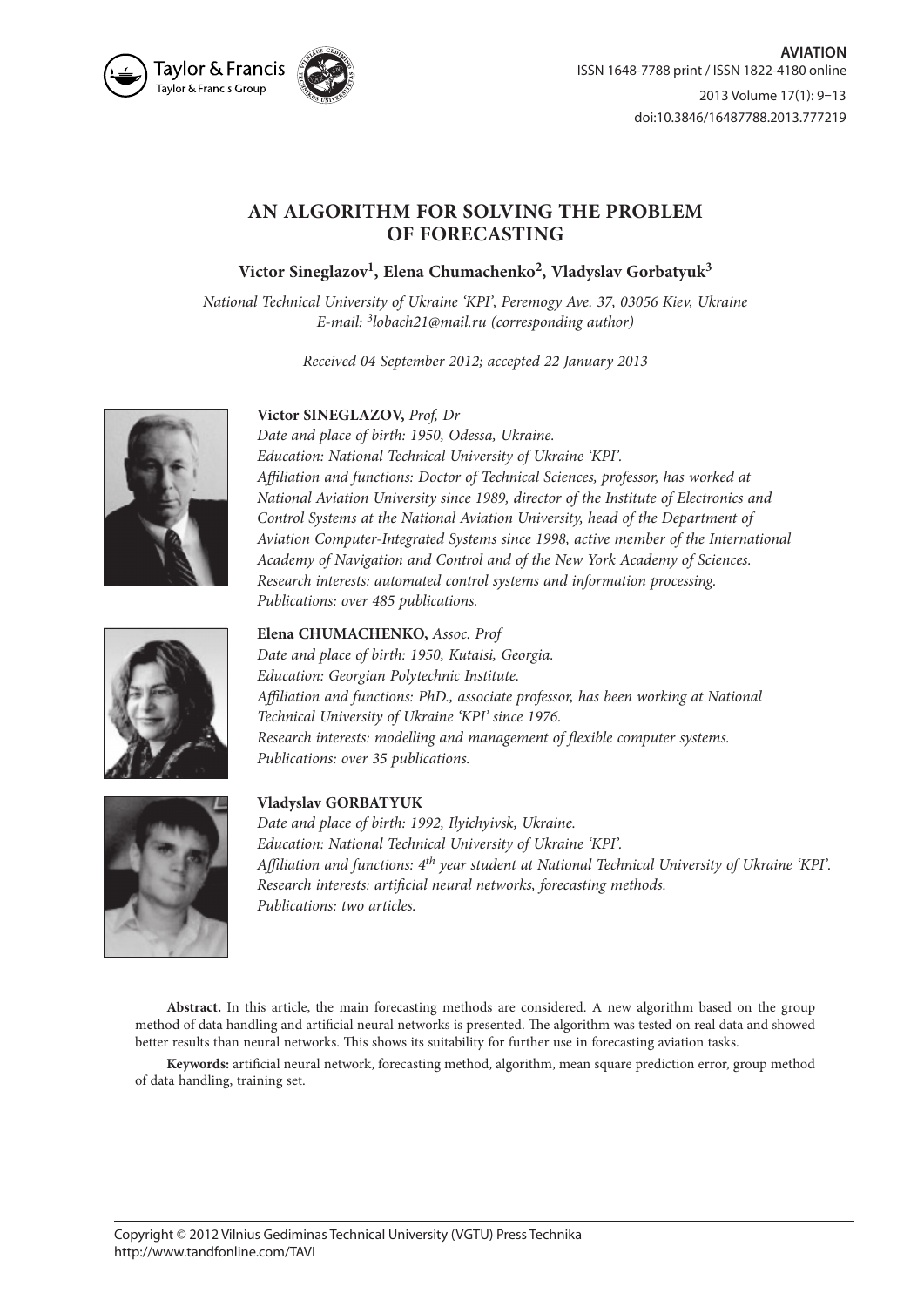## **1. Introduction**

Forecasting has always been and will always be one of the most interesting themes to mankind because knowledge of the future is perhaps one of man's greatest desires, but we should understand the risk of choosing inappropriate methods of forecasting, since incorrect predictions can lead to making the wrong decisions.

Demand prediction is one of the most crucial issues of inventory management. Forecasts, which form the basis for the planning of inventory levels, are probably the biggest challenge in the repair and overhaul industry, and the one common problem facing airlines throughout the world is the need to know the short-term demand forecast for aircraft with the highest possible degree of accuracy. The high cost of modern aircraft and the expense of repairable spares such as aircraft engines and avionics constitute a large part of the total investment of many airline operators. The production of an insufficient amount of aircraft can lead to excessive downtime costs, while overproduction will result in downtime.

Forecasting techniques in aviation have grown more sophisticated over the years and are widely used in aviation nowadays. Owing to the sporadic nature of demand for aircraft, airline operators perceive difficulties in prediction and are still looking for superior forecasting methods.

The purpose of this paper is to develop a new forecasting method that takes into account and uses the increased power of modern computing. It is suggested that our algorithm may further be applicable to regional aviation facilities and other industrial sectors that have demand patterns similar to those of airlines.

## **2. The mathematical formulation of the problem of forecasting**

Let us have n discrete samples  $\{x_1, x_2, ..., x_n\}$  at successive time points  $t_1, t_2, ..., t_n$ . Then the problem of prediction (Fig. 1) consists of predicting the value  $x_{n+k}$  at some future point of time  $t_{n+k}$ , where k is the duration of the forecast:

$$
x_{n+k} = F(x_1, x_2, ..., x_n),
$$
 (1)

where F is some unknown function.



**Fig. 1.** Graphical illustration of problem statement forecasting: A – known values, B – forecast period

### **3. Review of existing methods of forecasting**

Here are the basic methods of forecasting.

The method of moving average (Alesinskaya 2002). This method is based on a simple model that assumes that the current value of a number

$$
y_t, (t = 1...n), \tag{2}
$$

of the raw

$$
\{y_1, y_2, \ldots, y_n\},\tag{3}
$$

is the average sum of a number of previous values and some random component.

Weighted moving average method (Alesinskaya 2002). The next step in the modification of the model is the assumption that the more recent values reflect the situation more accurately. Then, each value is assigned greater weight the later it was added.

Group method of data handling (GMDH) (Ivakhnenko 1968). The GMDH is a set of forecasting algorithms that is based on splitting the original data into two sets (training and testing), and the use of some kind of base functions, the parameters of which are derived from the training set. Verification of how well they model a given process is performed on the test set.

An artificial neural network (ANN) (Mak-Kalloc 1956). The main element of a neural network is a formal (artificial) neuron. It is a mathematical model of biological neural cells.

An ANN is a system of connected and interacting artificial neurons.

An ANN is not programmed in the usual sense of the word: they can be trained. During training, the neural network is able to detect complex relationships between input and output data and perform synthesis.

The ability of neural networks to forecast comes directly from their ability to generalise and find the hidden relationships between input and output data. After training, the network is able to predict the future value of a certain sequence on the basis of several previous values and/or any current factors.

The main advantage of an ANN over other methods of forecasting is that the network equally well predicts the processes whose regular components have any distribution law, whereas most other methods are best suited for processes that have a regular component that belongs to a specific class (obviously, the method of polynomial smoothing is best suited for processes with a polynomial regular component, the method of smoothing by Fourier series is best suited for processes with a periodic regular component, etc.). Another important advantage of neural networks is the ability to learn.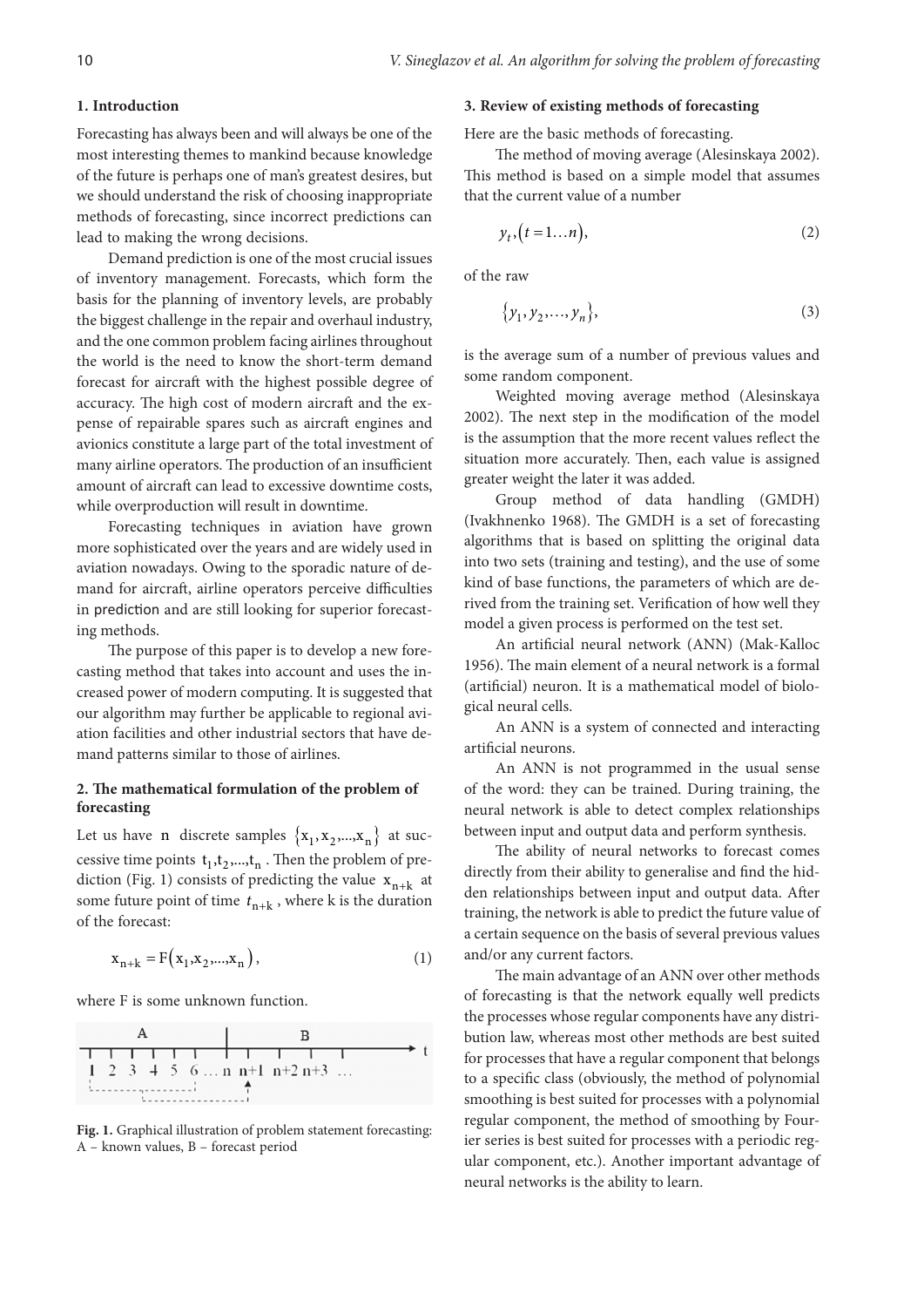The application of artificial neural networks (namely time-lagged feed-forward neural networks) for prediction of passenger traffic flows was described by T. O. Blinova, and they showed reasonably good results (Blinova 2007). However, as will be shown in the application results of the proposed algorithm, its performance is far better than the performance of neural networks on their own.

Another application of time-lagged feed-forward neural networks for aircraft engine overhaul demand forecasting was mentioned by P. Kozik and J. Sęp and again, neural networks showed good performance, which justifies their use for forecasting tasks (Kozik, Sęp 2012).

In this situation, a forecasting algorithm based on two common methods, ANN and GMDH, is offered.

## **4. An algorithm for solving the problem of forecasting**

The proposed algorithm combines the advantages of both ANN and GMDH: a gradual increase in the complexity of the model (GMDH) and the ability of ANN to learn. It consists of the following steps:

1. Pre-processing of source data, including getting rid of outliers, data normalisation, etc. (Amir, Samir 1999; Jerome *et al.* 1994; Klevecka, Lelis 2008; Mohsen, Yazdan 2007). This stage is often more important than the modelling stage. Also you should take into account the specific characteristics of the forecasted process, such as seasonality of values in the case of predicting various atmospheric parameters, the trend component in the majority of financial processes, etc.

Study shows the importance of getting rid of unwanted outliers in the source data when using artificial neural networks (Jerome *et al.* 1994). It is important to determine whether the specific value is accidental and therefore an unwanted outlier or whether it is an informative outlier. To do this, you should consider the process you are forecasting. For example, if you want to build a model of energy consumption of some region depending on the day of the week, then it should be noted that energy consumption on weekends will be dramatically different from the consumption on weekdays, and consequently the value of consumption over the weekend will not constitute unwanted outliers. In this case, during the training of the network, it would be reasonable to include a binary value as an additional input showing whether this day is on the weekend or not.

If it is known that the process does not include informative outliers, there are several basic algorithms of getting rid of accidental outliers.

– The simplest algorithm is based on the characteristics of a stochastic variable, according to which an outlier is a value that deviates from the average value by an amount greater than 2 ... 3 mean square deviation  $\sigma^2$ .

– The Tukey 53H algorithm consists of the construction of a smoothed sequence using a median filter and a moving average filter, and after its application all original values that deviate from the smoothed sequence more than a preassigned threshold k will be considered outliers (Klevecka, Lelis 2008).

2. With the use of data windowing, two matrices are formed from the source data

$$
X = \{x_n, n = 1...N\},\tag{4}
$$

where N is the number of samples obtained from the previous stage of processing:

$$
X^{(0)} = \begin{bmatrix} x_1 & x_2 & \dots & x_k \\ x_{k+2} & x_{k+3} & \dots & x_{2^*k+1} \\ \dots & \dots & \dots & \dots \\ x_{N-k-1} & x_{N-k} & \dots & x_{N-1} \end{bmatrix}, y = \begin{bmatrix} x_{k+1} \\ x_{2^*k+2} \\ \dots \\ x_N \end{bmatrix}, (5)
$$

where k is the size of the window. With the help of these matrices, networks will be trained. Each row vector

$$
\overline{x}_{n} = \{x_{n1}, x_{n2}, \dots, x_{nk}\}, n = 1...m,
$$
 (6)

where m is a number of rows, of matrix  $X^{(0)}$  and the corresponding value  $y_n$  are an independent sample, and a column vector

$$
\vec{x}_z = \{x_{z1}, x_{z2}, \dots, x_{zm}\}, z = 1 \dots k,
$$
\n(7)

is a separate variable.

3. The resulting samples are divided according to some ratio (usually about 0.7:0.3 m) into training and testing sets.

4. The type of base function is determined by what variables they depend on, for example

$$
f_1 = f\left(x_i, x_j\right),\tag{8}
$$

or

$$
f_{l} = f(x_{i}, x_{j}, x_{i} * x_{j}, x_{i}^{2}, x_{j}^{2}),
$$
\n(9)

where  $l = 1...C_k^2$  is the number of possibilities to choose two variables from k possible (in the general case  $l = 1...C_k^O$ , where O is the number of variables taken as arguments of support functions). In contrast to the GMDH, where the concrete form of functions is also determined (for example  $f_1 = a_0 + a_1 x_i + a_2 x_i$ ), in this algorithm only variables on which the base functions will depend are selected (the powers of the variables and their covariance can be represented as additional variables), while the determination of the dependence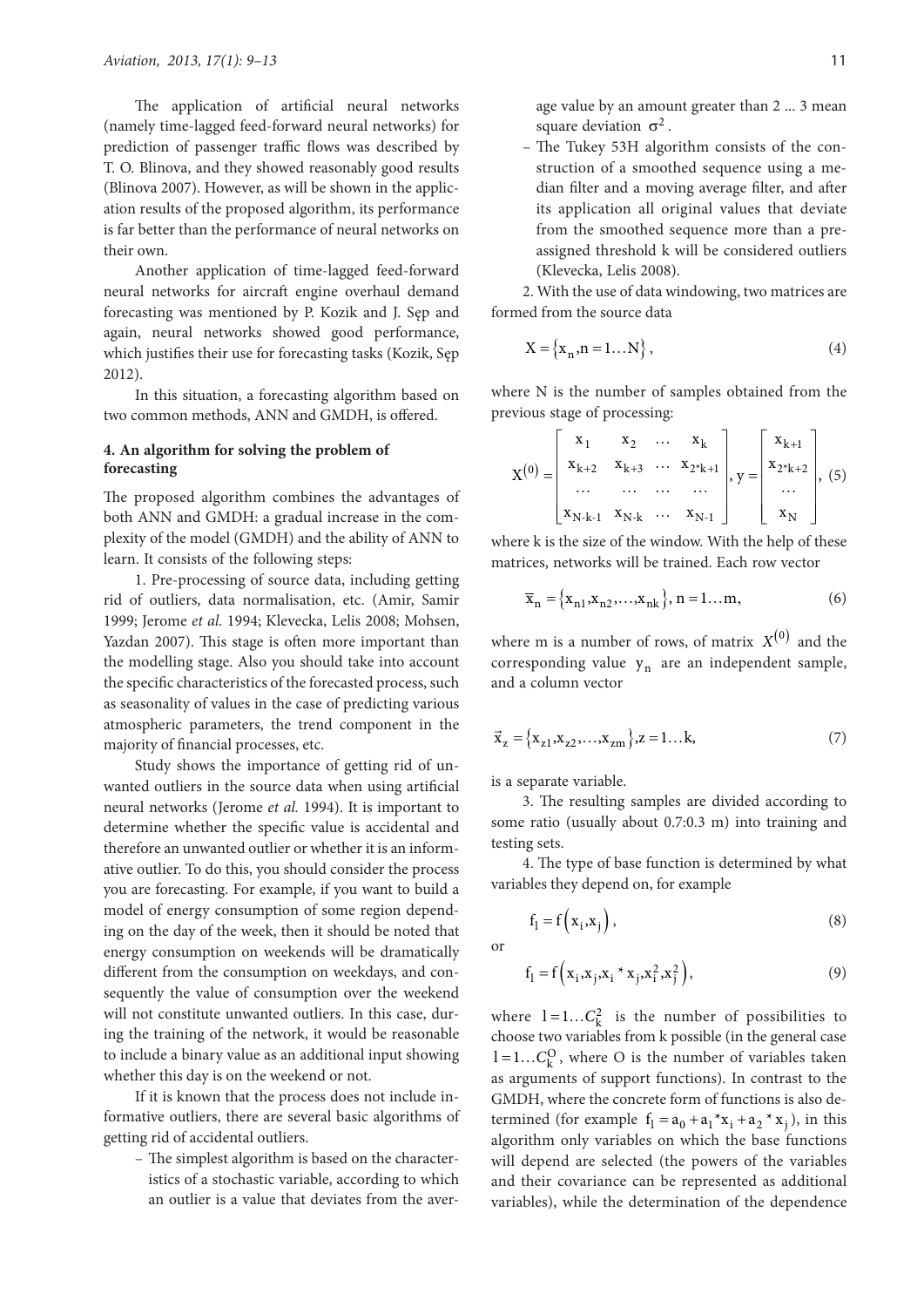of function values on variables will be performed by the neural network.

5.  $C_k^O$  simple multilayer perceptrons (MP) are constructed (O is the number of variables taken into account in support functions, for the above example  $o = 2$ ) with one output, one hidden layer with a small amount of neurons (about three) in it, and the right amount of inputs (for support functions with the form  $f_1 = f(x_i, x_i)$ , a network must have two inputs, for  $f_1 = f\left(x_i, x_j, x_i \times x_j, x_i^2, x_j^2\right)$ , it must have five inputs, etc.).

6. Each perceptron is matched with a specific base function; namely the variables to be fed to the inputs of the network are selected (for example, for support functions of form  $f_1 = f(x_i, x_j, x_i \cdot x_j, x_i^2, x_j^2)$ , one MP will work with variables  $x_1, x_2, x_1 * x_2, x_1^2, x_2^2$  and the other one will work with variables  $x_1, x_k, x_1 \cdot x_k, x_1^2, x_k^2$ ), and are trained using only samples from the training set.

7. In this step, the initial data for the next iteration of the algorithm should be composed. For this, you should determine the mean square error (MSE) of each MP on the test set, select k best networks (you can also select a smaller amount, but add to them original variables that were inputs to networks with a small MSE), and then create a new matrix:

$$
X^{(1)} = \begin{bmatrix} h_{11} & h_{12} & \dots & h_{1k} \\ h_{21} & h_{22} & \dots & h_{2k} \\ \dots & \dots & \dots & \dots \\ h_{m1} & h_{m2} & \dots & h_{mk} \end{bmatrix},
$$
(10)

where  $h_{ii}$  is the output value of the j<sup>th</sup> neural network when it is given the inputs of the i<sup>th</sup> sample,  $i = 1...m$ ,  $j = 1...k$  (or the original variable).

8. The next iteration is performed, but as the source data a matrix,  $X^{(1)}$ , is taken. Iterations are performed until the MSE value of networks on the test set decreases or until we reach the desired MSE.

9. During an each iteration of the algorithm, the weights and the structures of networks (and/or the original variables) that were selected to make the source matrix for the next iteration should be remembered. After reaching the required MSE (or reaching the iteration after which MSE starts increasing), we should stop performing the iterations and select the only network that will forecast the further values. For further forecasting of some value  $x_c$  using the obtained results we should:

- Create source sample inp =  $\{x_{\tilde{n}+k-1}, x_{\tilde{n}+k},...,x_{\tilde{n}+1}\}\;;$
- Use this sample as the inputs for the MPs that were used to obtain the source matrix of the second iteration, and using the output values obtained (and/or the original variables), make a new input sample for the second iteration;

– Repeat the previous step until the input sample for the iteration at which the algorithm was stopped is created, and then use it as the input for the selected MP, the output of which will be a forecast of the value  $x_c$ .

## **5. Advantages and disadvantages of the algorithm**

The advantage of this algorithm compared with the usual GMDH is that explicit specification of the basic functions is not required; the dependence will be found by the neural networks, which are known to perform this task very well.

This algorithm is also devoid of some drawbacks of ANNs: first, during the construction of the network, its optimal difficulty is not known beforehand, and second, overly simple neural networks are usually prone to underfitting, while overly complex networks are prone to overfitting. The proposed algorithm uses simple networks at each iteration, but due to cascade complication it is able to forecast very complex processes.

The main drawback of the proposed method is its resource usage, caused by building some number of neural networks at each iteration, so it can take a lot of time. However, with the use of numerically optimised algorithms of neural network training and general algorithm optimisation, it is possible to reach relatively fast performance.

## **6. Application results of the proposed algorithm**

To test the proposed algorithm, a public set of aircraft sales (total number of aircraft sold in the USA per year) from 1947 to 2011 was used (Accident Database … 2012). The data was pre-processed using the Tukey53H algorithm.

To realise the particular algorithm, the following parameters were used:

- The size of a sliding window for obtaining matrices of initial samples:  $k = 5$ ;
- Ratio training set size/testing set size: 0.7m / 0.3 m , where m is the number of initial samples. For the construction of the training set, the first 0.7 m samples were used;
- Basic function form:  $f_1 = f(x_i, x_j, x_i \cdot x_j, x_i^2, x_j^2)$ ,  $1 = 1...C_5^2$ ,  $i = 1...5$ , $j = 1...5$ , $i \neq j$ ;
- Structure of neural network: single output neuron, one hidden layer with three neurons, five input neurons;
- MSE for selection of networks was calculated on all initial samples, which means on testing and training sets;
- For the construction of the source matrix for the next iteration, the outputs of three networks with the minimal MSE on training and testing sets were taken, along with two initial variables